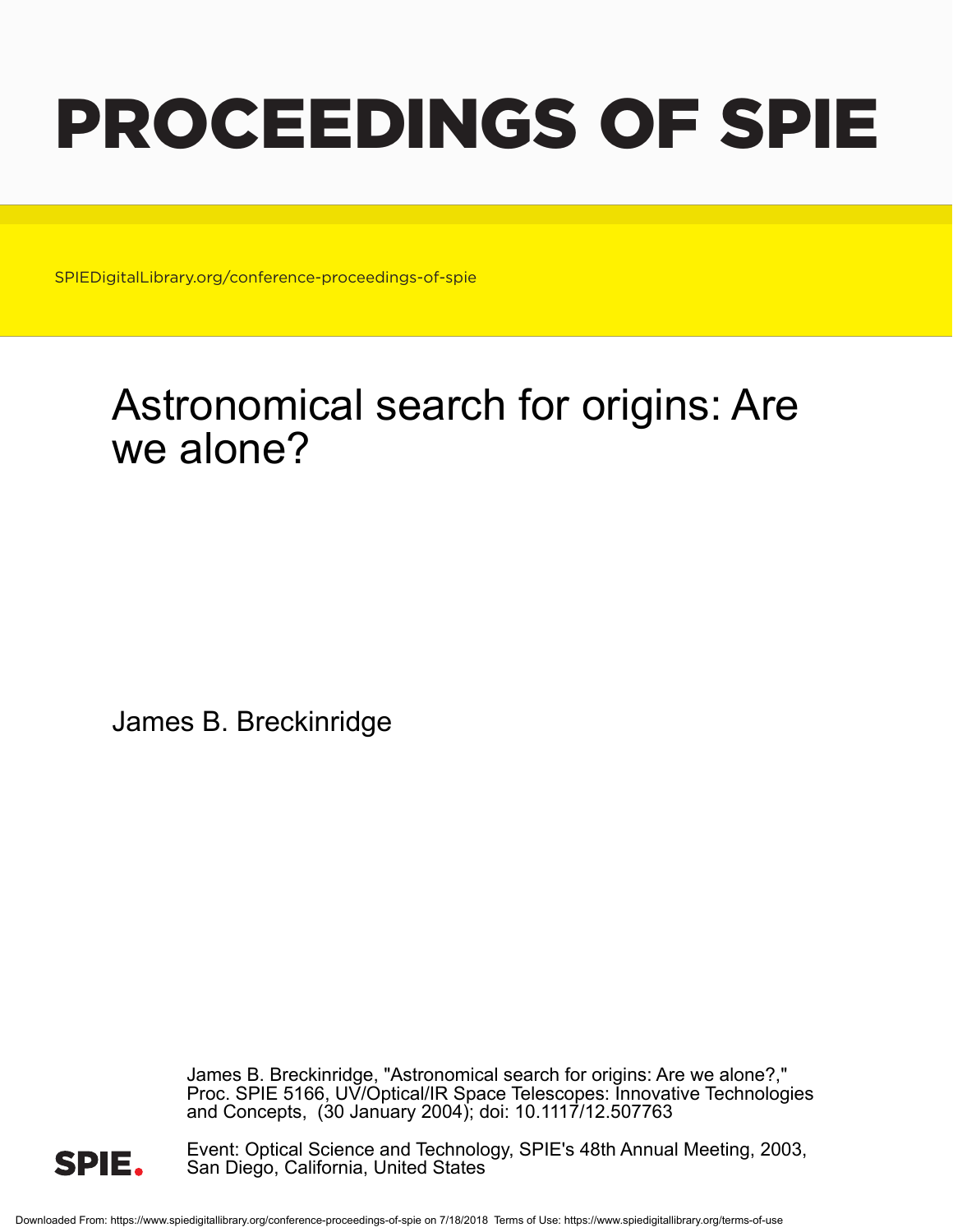### **Astronomical Search for Origins: Are We Alone?**

James B. Breckinridge Origins Technologist Jet Propulsion Laboratory, California Institute of Technology, 4800 Oak Grove Drive, Pasadena, CA, USA 91109-8099

#### **ABSTRACT**

Recent advances in astronomical research have led to a much-improved understanding of the evolution of the physical Universe. Recent advances in biology and genetics have led to a much-improved understanding of our biological Universe. Scientists now believe that we have the research tools to begin to answer one of man's two most compelling research questions: Are we alone? and How did we get here? This paper reviews the requirements and challenges we face to engineer and build the large space-based systems of interferometers and innovative single-aperture telescopes to detect and characterize in detail earth type planets around stars other than our sun.

#### **1. INTRODUCTION**

Since the beginning of time, when man first looked to the stars above he has asked the questions: Where did we come from? Are we alone? Now for the first time we are making a major systematic effort driven by scientific enquiry to directly investigate these two profound questions. The scope of the NASA Origins Program<sup>1</sup> coordinates the development of giant optical and infrared space telescopes, astrobiology, interferometers for space imaging, and ultraprecise astrometry, with fundamental research in physics, astronomy, biology, and chemistry to open new windows for science and technology.

Some of the tools for this research are The Keck Interferometer, The SOFIA airborne infrared telescope system, the Hubble Space Telescope (HST), the Space Infrared Telescope Facility (SIRTF)<sup>2</sup>, and the new exciting James Webb Space Telescope (JWST)<sup>3</sup>. In addition, an aggressive new technology program under the name Terrestrial Planet Finder (TPF)<sup>4</sup> is pursuing technology that will enable the **discovery** and some characterization of terrestrial planets outside our solar system.

In the future technology programs just starting up will enable the detailed characterization of planets around stars other than our own and, some day will record an image with spectral data of an Earth-like exoplanet.

#### **2. SCIENCE**

The origins program will answer critical science questions in four areas.

- 1. Emergence of the Modern Universe
	- a. How did the cosmic web of matter organize into the first stars and planets?
	- b. How do different galactic ecosystems (of stars and gas) form and evolve planets and living organisms?
- 2. Stars and Planets
	- a. How do gas and dust become stars and planets?
	- b. Are there planetary systems around other stars and how do their architectures and evolution compare with our own solar system?
- 3. Habitable Planets and Life
	- a. What are the properties of giant planets orbiting other stars?
	- b. How common are terrestrial planets? What are their properties? Which of them might be habitable?
- 4. Is there life on planets outside the solar system?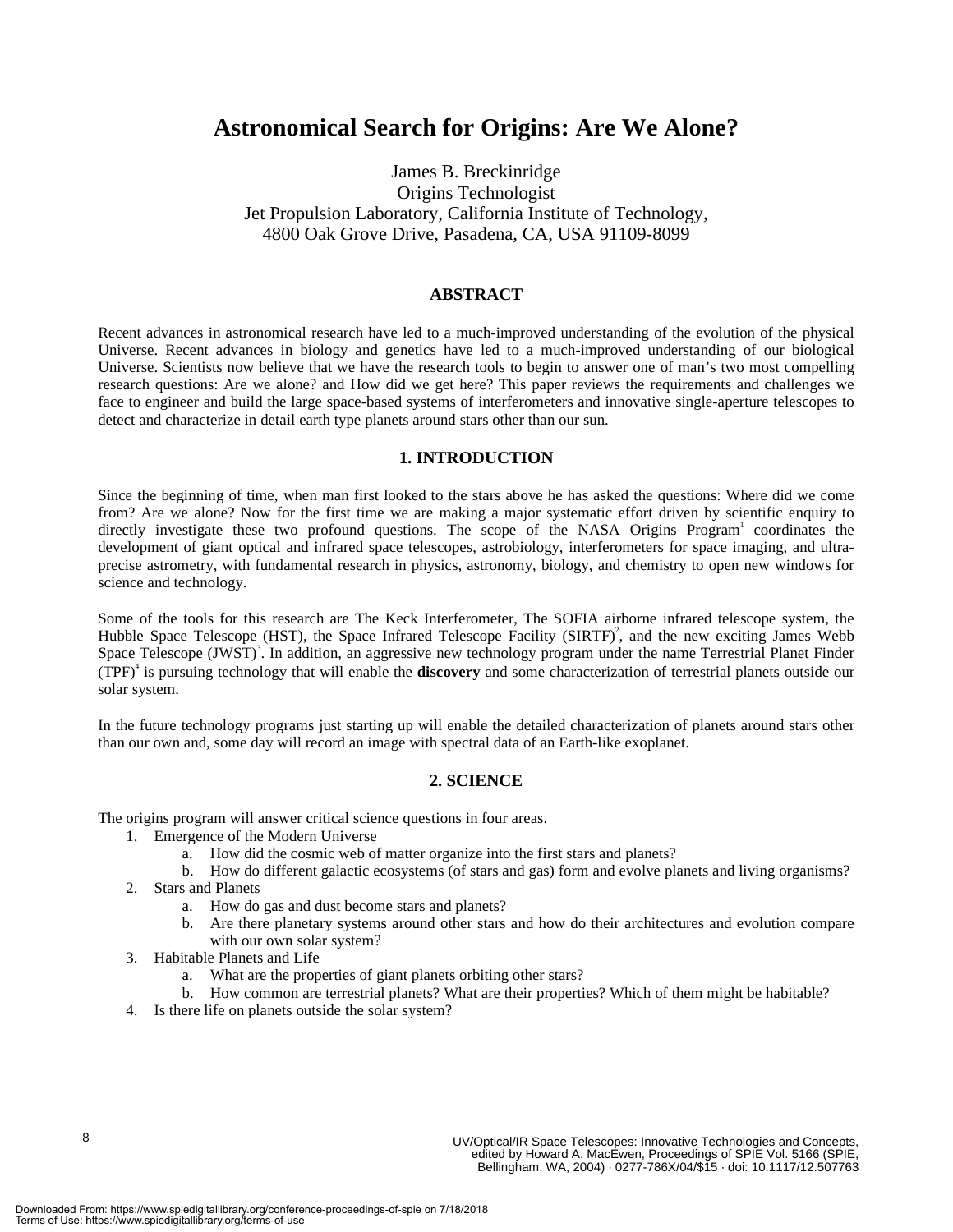#### **3. SYSTEM VISIONS FOCUS COHERENT TECHNOLOGY PROGRAMS**

The process NASA uses to focus a technology program is to create a detailed system vision or model of the space astrophysics sensor system required to make a scientific measurement of critical importance. Several mission visions have been recently<sup>5</sup> identified whose successful completion will greatly expand our understanding of the science questions within the Origins program. In addition, technology development is also in process for several other missions within the Origins mission portfolio. These mission studies, visions, and pre-phase A studies include the following mission visions

#### **3.1 Terrestrial Planet Finder**

The TPF pre-phase A project currently supports three mission visions:

- 1. A large aperture optical/infrared coronagraph for direct detection of terrestrial planets shining in reflected starlight within 3 arcsec of the bright parent star of brightness  $10^{\circ}$  times brighter than the planet.
- 2. A structurally connected optical/infrared interferometer of 25-to-50-m separation.
- 3. A free-flying optical/infrared interferometer of very high resolution.

It is the goal of the terrestrial planet finder project to find terrestrial planets outside the solar system and to characterize them as best as possible within the resources of the project. Follow-on detailed study by the life-finder mission discussed below, may reveal the presence of another planet outside the solar system with life on it.

#### **3.2 Far-Infrared Telescope**

This mission, consisting of a single 8-to-12-m telescope operating in the far infrared, with a cold primary mirror, could serve as a building block for the Life Finder (described below) while carrying out a range of scientific programs beyond the capabilities of the Space Infrared Telescope Facility (SIRTF) and the JWST. These programs include probing the epoch of energetic star formation in the redshift range  $1 < z < 10$  at a wavelength regime that can easily detect continuum and cooling line emission from dust enshrouded primeval galaxies with an angular resolution capable of isolating individual objects at or below the limits of the Hubble Deep Field; investigating the physical processes that control the collapse and fragmentation of molecular clouds to produce stars of various masses by mapping cold, dense cores at better than 100 AU resolution at the peak of their dust emission and using gas phase tracers such as  $H_2$ ,  $H_2O$ , CO, OI, and NII; learning about the era of cometary bombardment that may have determined the early habitability of Earth by making high spatial resolution maps of the distribution of ices and minerals in the Kuiper Belts surrounding nearby stars; and studying the nature of the recently discovered objects in the Kuiper Belt of the solar system that may be characteristic remnants of the planet formation process. New technologies in focal planes, cryogenics, telescope primary mirrors (fabrication, test, packaging and deployment) and telescope structures will be needed.

To understand the early Universe, astronomers need to observe how energy, gas, and dust are created and how this energy, gas, and dust form stellar and planetary systems. Theory and recent space experiments indicate that observations of very cold, faint objects will provide information needed to develop answers to these questions. The peak intensity of this radiation is in the far-infrared and submillimeter regions of the spectrum. The implementation concept for this mission vision is to put into space a large, very cold telescope mirror to focus far-infrared and submillimeter radiation onto a special purpose large-area array and a very sensitive spectrometer. The telescope primary mirror would be large, in order to collect the very faintest radiation, and very cold to keep scattered and thermal emission of the mirror from blinding the very weak signal from space. Current estimates are that NASA will require a telescope aperture in excess of 10 m, actively cooled to less than 4 K with an optical surface figure error of 10  $\mu$ m RMS. Technology to accomplish this mission needs development.

#### **3.3 Optical and Ultraviolet Telescope**

A successor to HST, operating at ultraviolet and optical wavelengths, this telescope could enable forefront science in all areas of modern astronomy. It would focus on the era from redshifts  $0 < z < 3$  that occupies over 80% of cosmic time, beginning after the first galaxies, quasars, and stars emerged into their present form. Research to be conducted in the post-HST era will include studies of dark matter and baryons, the origin and evolution of the elements, and the major formation phase of galaxies and quasars. A large-aperture, optical-ultraviolet telescope in space would provide a major facility in the second quarter of the century for addressing scientific problems such as: Where is the rest of the unseen universe? What is the interplay of the dark and luminous universe? How did the intergalactic medium collapse to form galaxies and clusters? When were galaxies, clusters, and stellar populations assembled into their current form? What is the history of star formation and chemical evolution? Are massive black holes a natural part of most galaxies?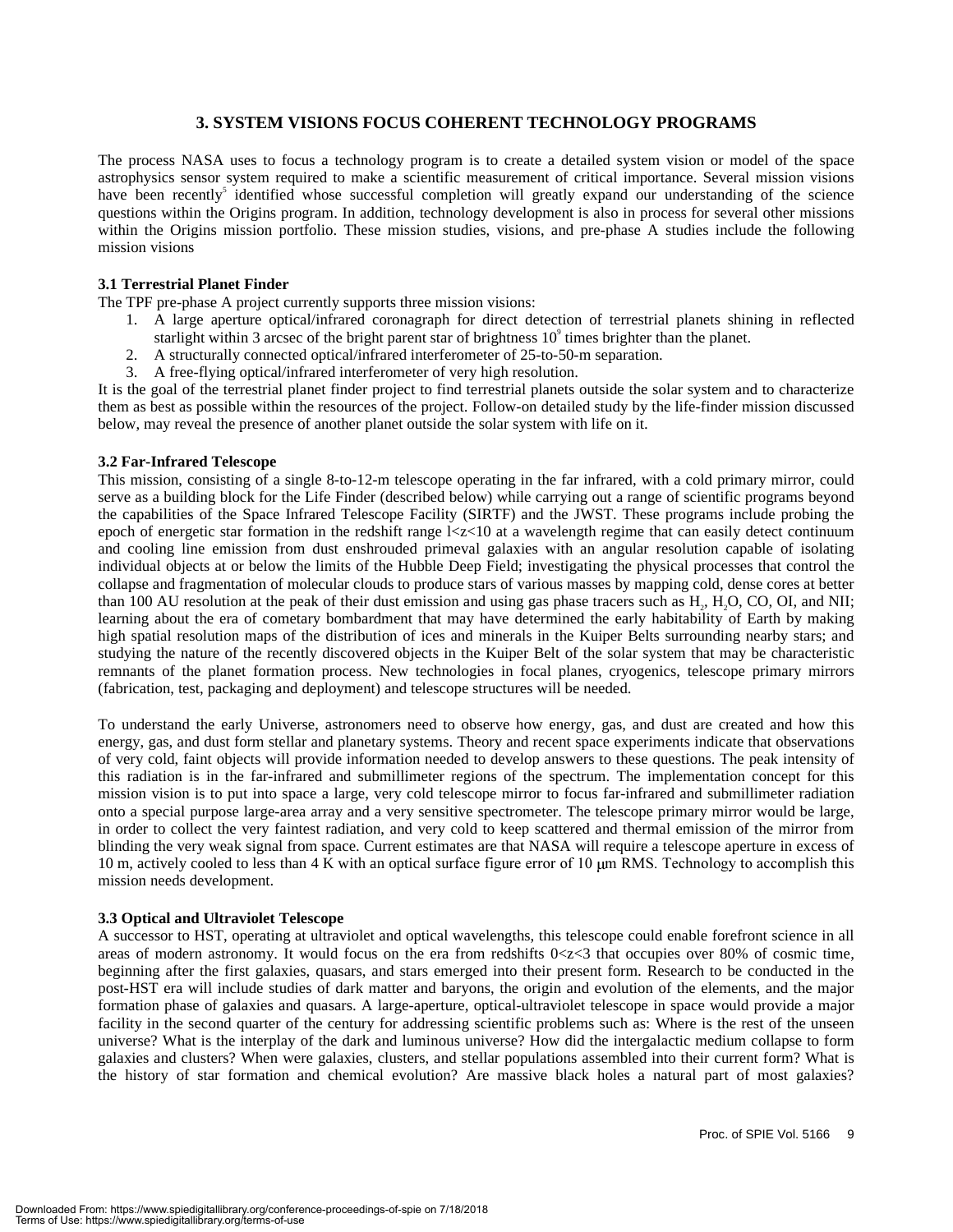Technologies include telescope primary mirrors (fabrication, test, packaging and deployment), optical coatings, telescope structures, large-area focal planes, and devices for ultraviolet-sensing instruments.

#### **3.4 Life Finder**

A long-term goal is the detailed study of life and its evolution in ecosystems beyond the solar system. Achieving that goal will require observations beyond those possible with the TPF. For example, searching the atmospheres of distant planets for unambiguous tracers of life such as methane (in terrestrial concentrations) and nitrous oxide requires a spectral resolving power of about 1,000. The Life Finder would provide high-resolution spectroscopy on habitable planets identified by TPF. This information would extend the reach of biologists, geophysicists, and atmospheric chemists to ecosystems far beyond Earth.

The Life Finder telescope and instrument system will provide moderate resolution spectra of the atmosphere and surface of a planet in orbit about another star. The planet, itself will not be resolved, but rather evidence for the presence of life on the planet will be sought in the spectrum of the light reflected from the planet. Current research suggests that a 20-m clear-aperture space telescope functioning in the visible and infrared will be required to collect the extremely faint radiation and examine the radiation spectroscopically.

#### **3.5 Far-Infrared and Submillimeter Interferometer**

This space-based interferometer would be capable of detecting the far-infrared and submillimeter light from stars forming in the youngest galaxies. JWST will study the visible starlight from forming galaxies that has been red-shifted into the near infrared by the expansion of the universe. However, typically half, and sometimes more than 99% of the starlight of a galaxy is absorbed by dust in that galaxy and reradiated in the far infrared. This emission is red-shifted further into infrared or into the submillimeter bands. An interferometer consisting of three 15-to 25-m telescopes with a 1-km baseline would have the sensitivity and angular resolution  $(0.02 \text{ arcsec at a wavelength of } 100 \text{ µm})$  needed to study the physical conditions in these young galaxies. In addition to cosmological studies, the interferometer would be able to observe collapsing protostars deeply embedded in their parental molecular clouds, providing valuable constraints on models for star formation.

#### **3.6 Stellar Imager**

The Stellar Imager (SI) will determine the long-term variability of the Sun by imaging other solar-like stars for the purpose of developing and testing a solar dynamo model with predictive capabilities. SI will image dozens of Sun-like, magnetically active stars with sufficient resolution to see the patterns of field emergence and evolution, revisiting stars frequently over up to a decade to map out the patterns in the dynamo, and to test and validate dynamo models. It will make use of astroseismic methods to image the internal rotation profiles of stars.

The nine mission visions described above require new technology in optics, instruments, sensors, and focal planes. The research and technology development is very compelling research.

#### **4. INNOVATIVE TECHNOLOGIES**

**The origins program requires innovative technologies before we can meet our system requirements. Some of the systems we wish to establish in orbit and their requirements are** 

- **1. A 4-to-10-m telescope with scattered light control in the optical and infrared coronagraph to one part in 109**
	- 1.1. Large high-precision optics
		- o Requirements
			- $<$  25kg/m<sup>2</sup>
			- < 7-nm RMS surface error at 4 to 100 cycles /aperture
			- 4-to-10-m diameter
		- o Technologies
			- Mirror substrate materials
			- Optical figure processing
			- Surface metrology
			- Highly reflecting, low scatter coatings for white-light, amplitude, phase, polarization control
- 10 Proc. of SPIE Vol. 5166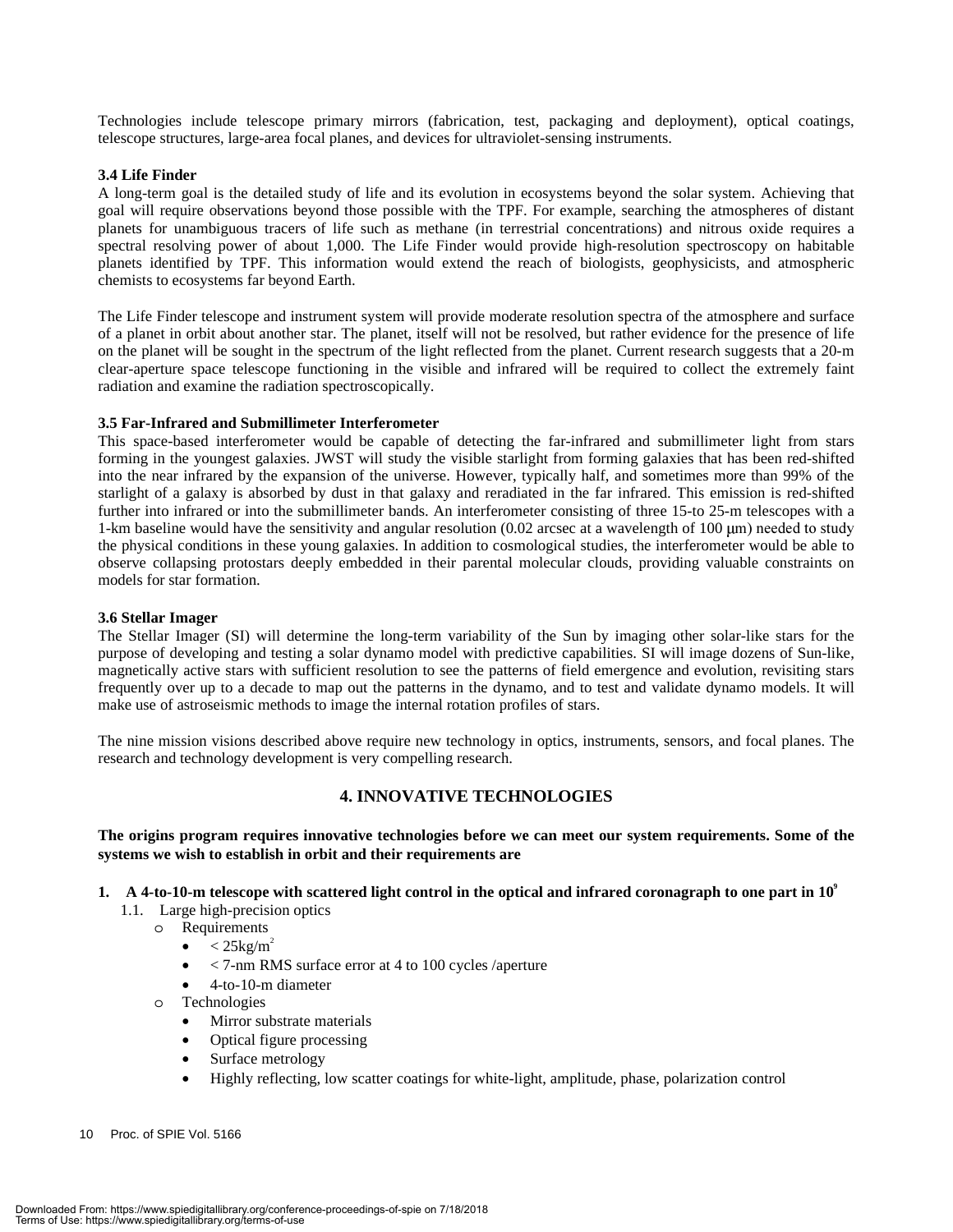- 1.2. Image and pupil planes stops and masks
	- o Requirements
		- Innovative optical designs to control internal scattered light
		- Masks of high dynamic range with precision amplitude and phase control to a part in  $10^{\circ}$
	- o Technologies
		- Innovative optical designs
		- Optical material science
		- Nano-structure science and technology
		- Optical metrology and test methods
- 1.3. Wavefront sensing and control
	- o Requirements
		- Sense and control the extended surface area to  $\lambda 10^4$  at mid spatial frequencies for a flight-like system
	- o Technologies
		- Innovative optical designs (interferometry)
		- Sources (lasers)
		- Calibration
		- Focal planes, on-board processing, algorithms
		- **Actuators**
- 1.4. High actuator-density deformable mirror
	- o Requirements
		- Consistent with control of unwanted radiation to a part in  $10^{\circ}$ .
	- o Technologies
		- Innovative optical designs for active control of amplitude and phase
		- Micro- and nanolinear actuators processed into a very large scale integration
		- Algorithms
		- Materials science, microfracture, and fatigue
- 1.5. Stability of the point-spread function
	- o Requirements
		- Stable for longest planned exposure times, temperature variation, repointing accelerations, etc.
		- Underdevelopment
	- o Technologies
		- Innovative optical system engineering ideas
	- Validation of tools
- 1.6. End-to-end system test beds
- 2. A 30-m diameter diffraction-limited optical system
- 3. An observatory with angular resolution at optical wavelengths equivalent to a 500-m baseline
- 4. A 20-m cryogenically cooled (4 K) telescope system

#### **5. CONCLUSION**

The NASA Origins program is clearly the most ambitious program NASA has undertaken since the Apollo days. Venturing forth out side the solar system into the great depths of interstellar space to seek answers to two of the most profound and compelling questions man has ever asked:

Are we alone?

#### How did we get here?

is extremely exciting. The tools of this adventure, that is our "spacecraft" is a set of the most powerful optical systems ever built.